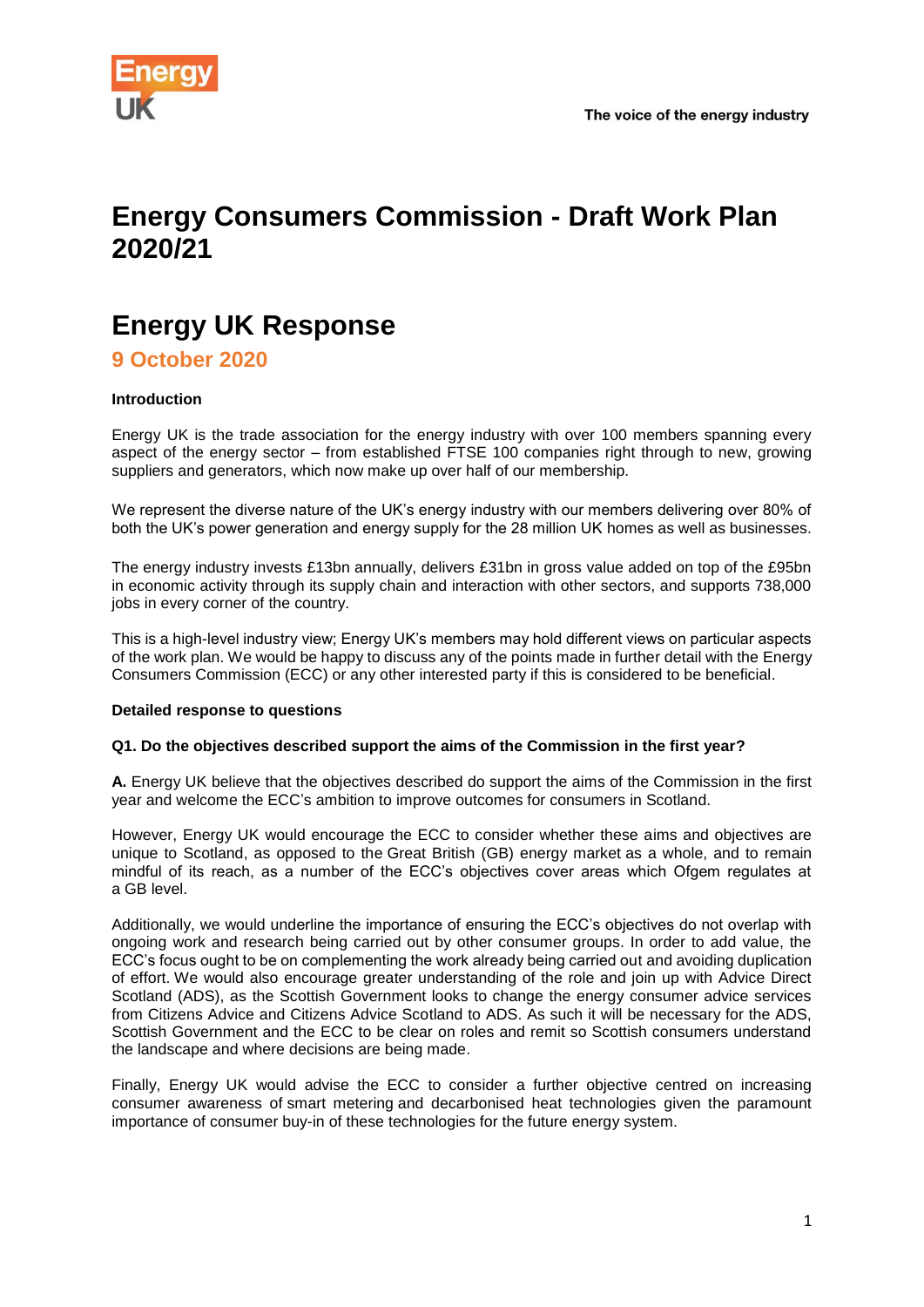## **Q2. Are the objectives described clear and achievable?**

**A.** Energy UK note the lack of tangible outcomes to the objectives set out, making it difficult to hold the ECC to account on these objectives.

#### **Q3. Are the correct themes identified to focus on in our work to improve outcomes for consumers in Scotland?**

**A.** The themes identified are relevant to focus on in order to improve outcomes for consumers in Scotland. However, Energy UK would encourage the ECC to ensure it avoids overlap with the work already ongoing in the sector. For example, Energy UK are launching a new, independently monitored Code of Conduct "The Vulnerability Commitment" to drive up standards of support for customers in vulnerable circumstances. In order to add value, the ECC's focus ought to be on complementing the work already being carried out and avoiding duplication of effort. At the same time the Scottish Government and the ECC should set out if and how its findings will influence government policy and the work of ADS.

#### **Q4. Would you recommend the addition or removal of any themes of focus?**

**A.** Energy UK would welcome the addition of "smart meter installation awareness" to the ECC's themes of focus given the paramount importance of consumer buy-in of smart meters for the future energy system.

Additionally, we note the lower funding for the theme "Engagement with Decarbonisation." We would support the ECC to consider increasing the funding to meet its decarbonisation objective, particularly in light of the 26<sup>th</sup> Conference of the Parties (COP26) taking place in Glasgow in November 2021 which will present a key opportunity for ECC advocacy activity, and the Scottish Government's Net Zero target by 2045.

## **Q5. Are the relevant aspects of these themes captured in the descriptions?**

**A.** Energy UK would like to draw the ECC's attention to Ofgem's recently published final proposals to address self-disconnection and self-rationing whereby Ofgem took the decision not to introduce any new requirements on suppliers to identify self-rationing at this time. Therefore, we would encourage the ECC to avoid duplicating work already undertaken by the regulator.

#### **Q6. Will the combination of approaches described be appropriate and effective?**

**A.** Energy UK believe the combination of approaches described will be appropriate and effective. However, we would encourage the ECC to ensure it avoids overlap with the work already ongoing within other consumer groups and the GB market regulator, Ofgem. The ECC's focus ought to be on complementing the work already being carried out in order to add value and avoid duplication of efforts and spending.

#### **Q7. Will the projects described adequately address the identified themes given the budget and timescale available?**

**A.** Energy UK note the ambitious targets set by the ECC in their 2020-21 work plan. Therefore, to increase the possibility for the projects described addressing the identified themes, given the budget and timescales available, we would support the ECC considering increasing the funding for the "Engagement with Decarbonisation" theme in order to meet its decarbonisation objective.

Energy UK would also advise the ECC to consider a further objective centred on increasing consumer awareness of smart metering and decarbonised heat technologies given the paramount importance of consumer buy-in of these technologies for the future energy system.